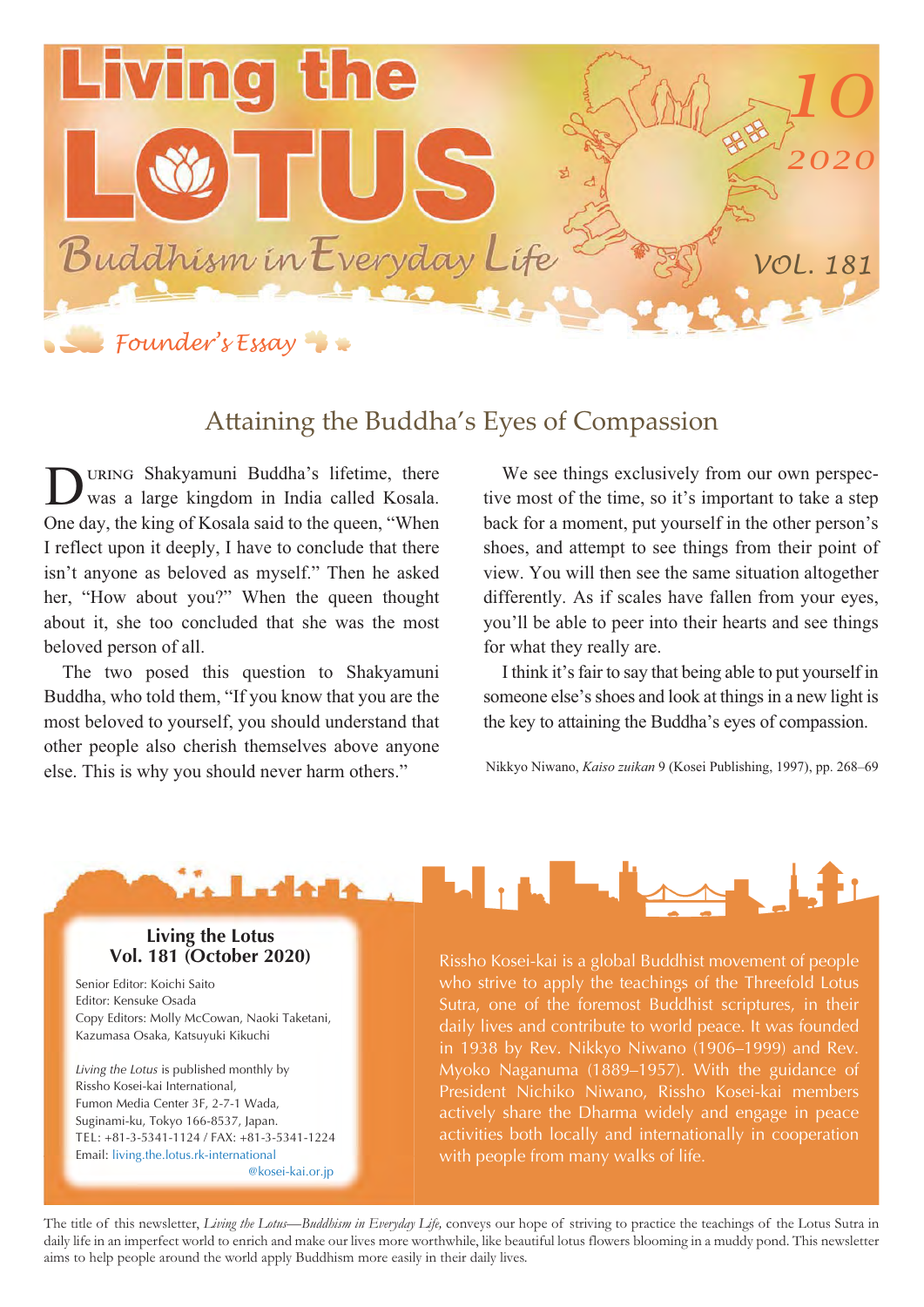*President's Message*

## If You Change Your Mind, You Change Your Life



Rev. Nichiko Niwano President of Rissho Kosei-kai



### We Are All Equally Disciples of the Buddha

In last month's issue of this newsletter, I mentioned the story of Shakyamuni and one of his disciples, Shuddhipanthaka.

In that story, Shuddhipanthaka, who had been lost in grief and lamenting his poor memory, sincerely believed and practiced the words of Shakyamuni. As a result, he realized the importance of cleansing his mind of defilements and changed his way of life.

A quote attributed to American philosopher William James (1842–1910) describes this very idea. He said, "If you change your mind, you change your actions. If you change your actions, you change your habits. If you change your habits, you change your character. And if you change your character, you change your fate." It almost seems like James is directly referring to the story of Shuddhipanthaka, who, by changing his mind, changed his way of life and in turn also changed his fate.

Phrased differently, changing your life means changing your relationships and your connections with everything around you. That is, when you realize something important like Shuddhipanthaka did and resolve your mind, the way you deal with everything around you changes. Then, even when disadvantageous things come your way, you can put them to good use.

Now, is this the case for us? When asked, some of us may feel discouraged and say, "That's much too difficult for me." However, we must not forget that, like Shuddhipanthaka, we are also disciples of the Buddha and we are receiving teachings from the Buddha. As with the disciples of the Buddha of the distant past, so do we also—in the midst of our worrying and suffering—encounter the teachings of the Buddha that make us realize something important.

Therefore, depending on the person and the circumstances, I think there are many ways to clear away the defilements of the mind—such as resisting being swept away by the desire in front of you, not allowing your emotions to go unchecked and turn into anger, and accepting change just as it is. And I do think that by sincerely believing the teachings of the Buddha and putting them into practice, your destiny will change of its own accord.

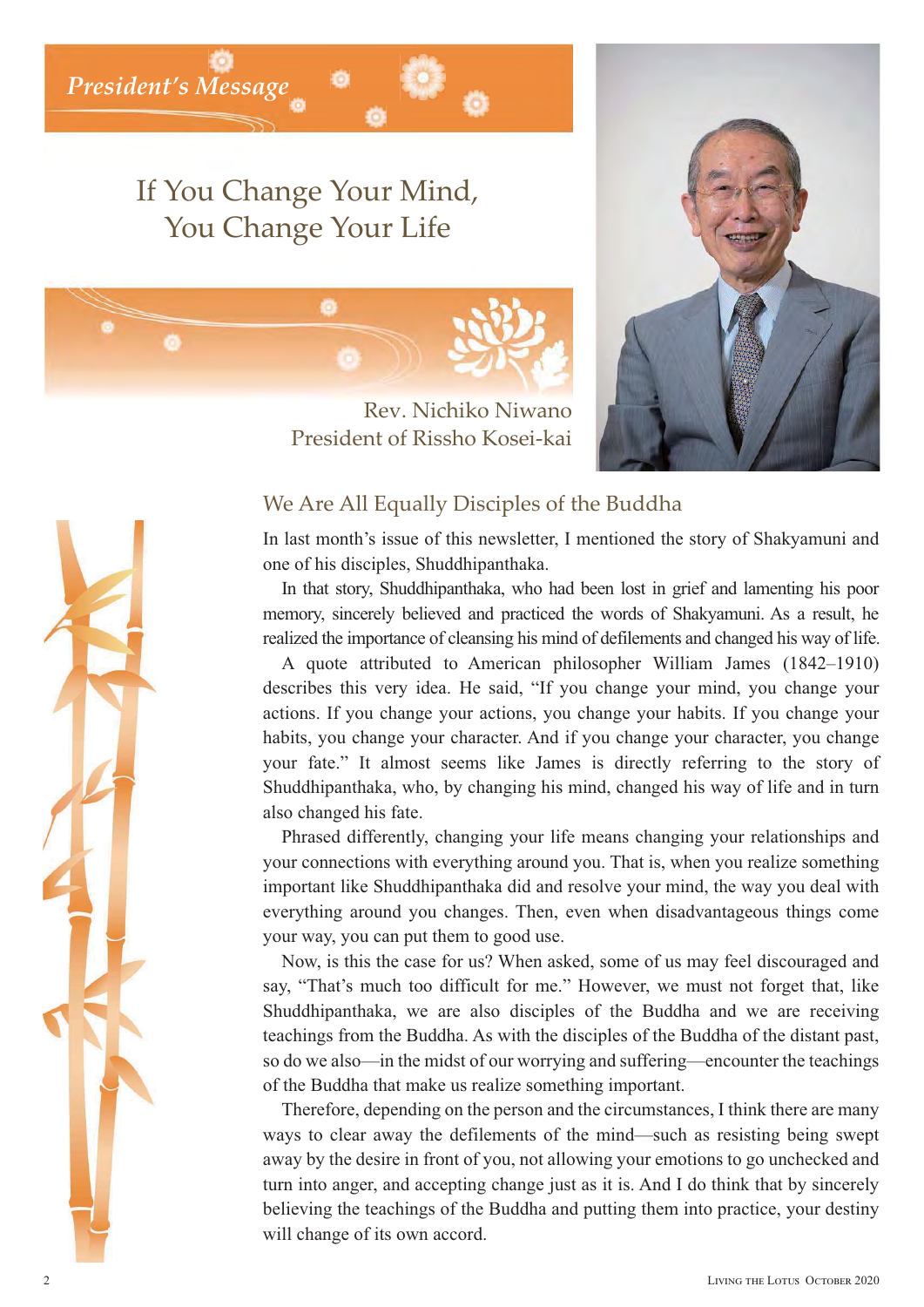## The Matter of Belief

Even though we understand how important it is to believe and practice the teachings of the Buddha, sometimes our minds waver, go off the tracks of the teachings, and race toward self-centered words and actions.

The cause of this may be solely *believing* in the teaching. As Founder Niwano told us, "Faith is not just blindly believing—it is believing after having awakened to the truth." In other words, in order to have faith, just believing is not enough, for if you have learned the truth and the Buddha Dharma (all things are impermanent, nothing has an ego, dependent origination), you can think about things in that light, and in turn lead a life rooted in *wisdom*, which is the real meaning of believing in the teachings of the Buddha and having faith.

Speaking of faith, having a mind of devotion means believing that we human beings possess the same essence as the Buddha. Therefore, our belief in the Buddha Shakyamuni means that we believe in humanity and the buddha-nature of everyone around us.

With that in mind, we could say that the basis of believing in and practicing the teaching is doing our utmost to believe in and revere the person in front of us in this moment.

Incidentally, as is written in "Specification of Merits" (chapter 17 of the Lotus Sutra), "Those people who have heard that the life span of the Buddha is of such long duration and have been able to experience even a single moment of faith and understanding will attain merits beyond limit and measure."

As I have often said before, if we believe, even for a moment, that we are living the same eternal life as the Buddha and that everyone is a manifestation of buddha-nature, our personal experience of such a realization by itself brings us incalculable merits.

As all of you surely know, everyone lives the same life as the Buddha and is a manifestation of buddha-nature. But when truths like this sink in, they change the way we treat people and how we accept what they say to us, don't they? By experiencing this realization, you are opening up a life in which you can always live joyfully with the same great mind as the Buddha.

From *Kosei*, October 2020

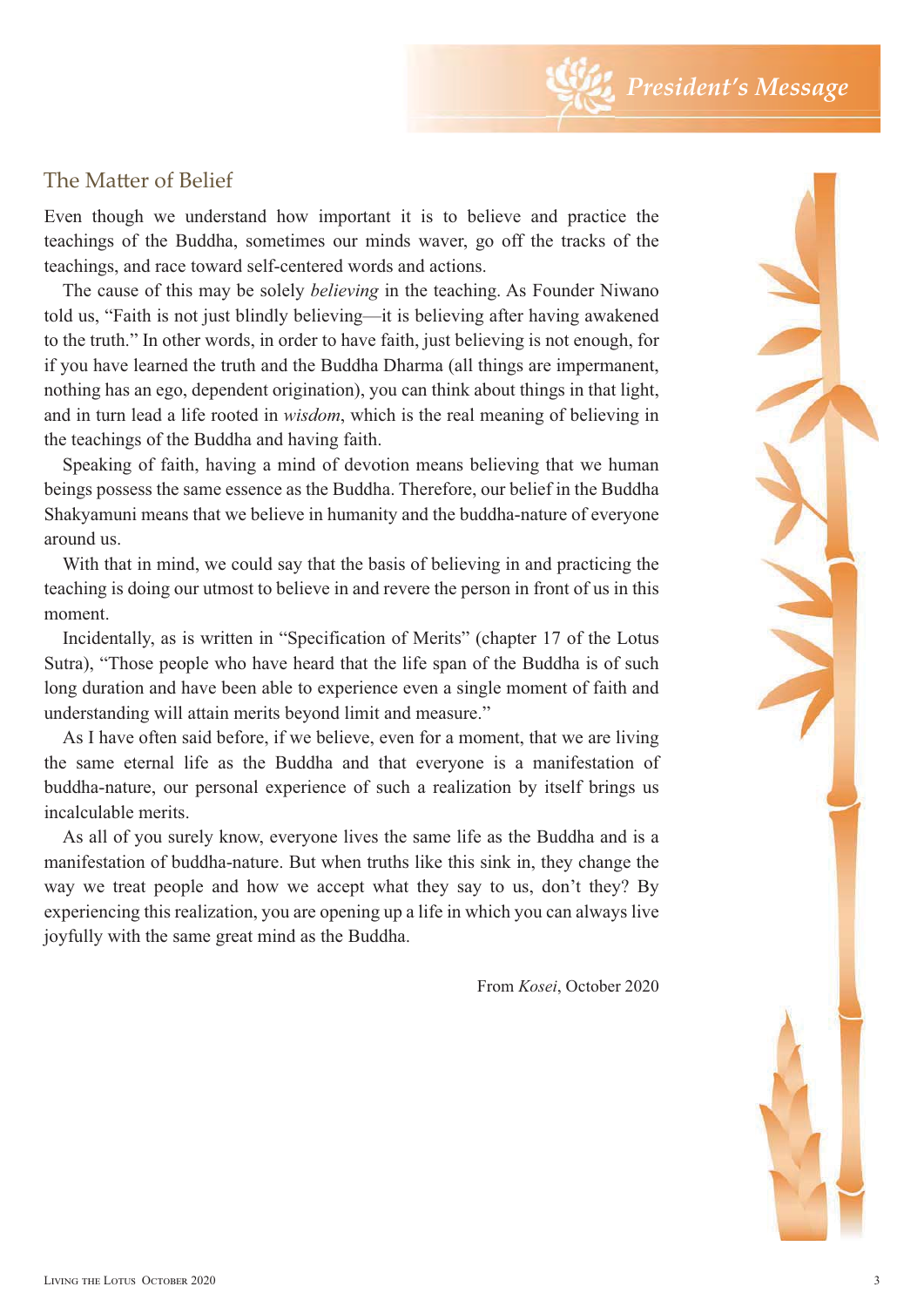# **Spiritual Journey**



## What I Learned through My Mother's Illness



*This Dharma Journey talk was delivered at Rissho Kosei-kai of Korea on August 16, 2019, during the East Asia Youth Leadership Development Training.*

 , everyone. I was born in Ulaanbaatar, the **ELLO, everyone.** I was born in Ulaanbaatar, the capital of Mongolia, in 2002. I am seventeen years old now, a sophomore in high school, and I live with my mother.

My mother is a longtime member of Rissho Kosei-kai, so I've been going to the Ulaanbaatar Dharma Center from a very young age. But I wasn't really aware of what kind of place Rissho Kosei-kai was.

I participated in sutra recitation for the first time when I attended the Dharma center's inauguration ceremony, which was held at a large hotel. I was nine years old. The recitation made me feel calm and at ease, and I began joining sutra recitations at the Dharma center. I love to recite the sutra with the sangha. During the recitation, I feel a very positive energy from the people around me as everyone wishes others happiness and thinks of good things. For me, the Dharma center is a place where I can meet people with good hearts and have a meaningful time.

Now, let me share with you what I have experienced over the past year. Last year, while I was on my way to school, I lost my cell phone and my wallet, which contained my identification card and other important things. I didn't know how to tell my mother. I thought she would be understanding, of course, but I didn't want to worry her. Finally, I confessed. She pointed out my carelessness and gave me a good scolding.

Money was tight, so I couldn't get my mother to buy me a new cell phone. Without a cell phone there was no way to keep in touch with my friends, and time seemed to go by incredibly slowly. I became so frustrated. I started staying at friends' houses often to play computer games. I sometimes got into arguments with my mother because I stayed out all night with friends without telling her.

Last January, in the midst of our strained relationship, I learned that my mother was sick. I was shocked, and I became terribly depressed. I didn't know what to do and I felt alone with my worries. My mother discussed her illness with our relatives and had a thorough examination. The results showed that she wasn't seriously ill, which was a bit of a relief. At that time, I reflected on my past attitudes toward my mother. I decided that I shouldn't worry her anymore, especially when she wasn't feeling well.

I wanted to do something for her, so I recited the sutra with our youth group leader, Mr. Bayasgalan. I felt a little better. After that, I began serving at the Dharma center with other youth members. I also visited members to help them enhance their connection with the Dharma. Eventually I was able to serve the role of playing the wooden drum.



*Mr. Bayarkhuu shares his Dharma experience at Rissho Kosei-kai of Korea during the East Asia Youth Leadership Development Training.*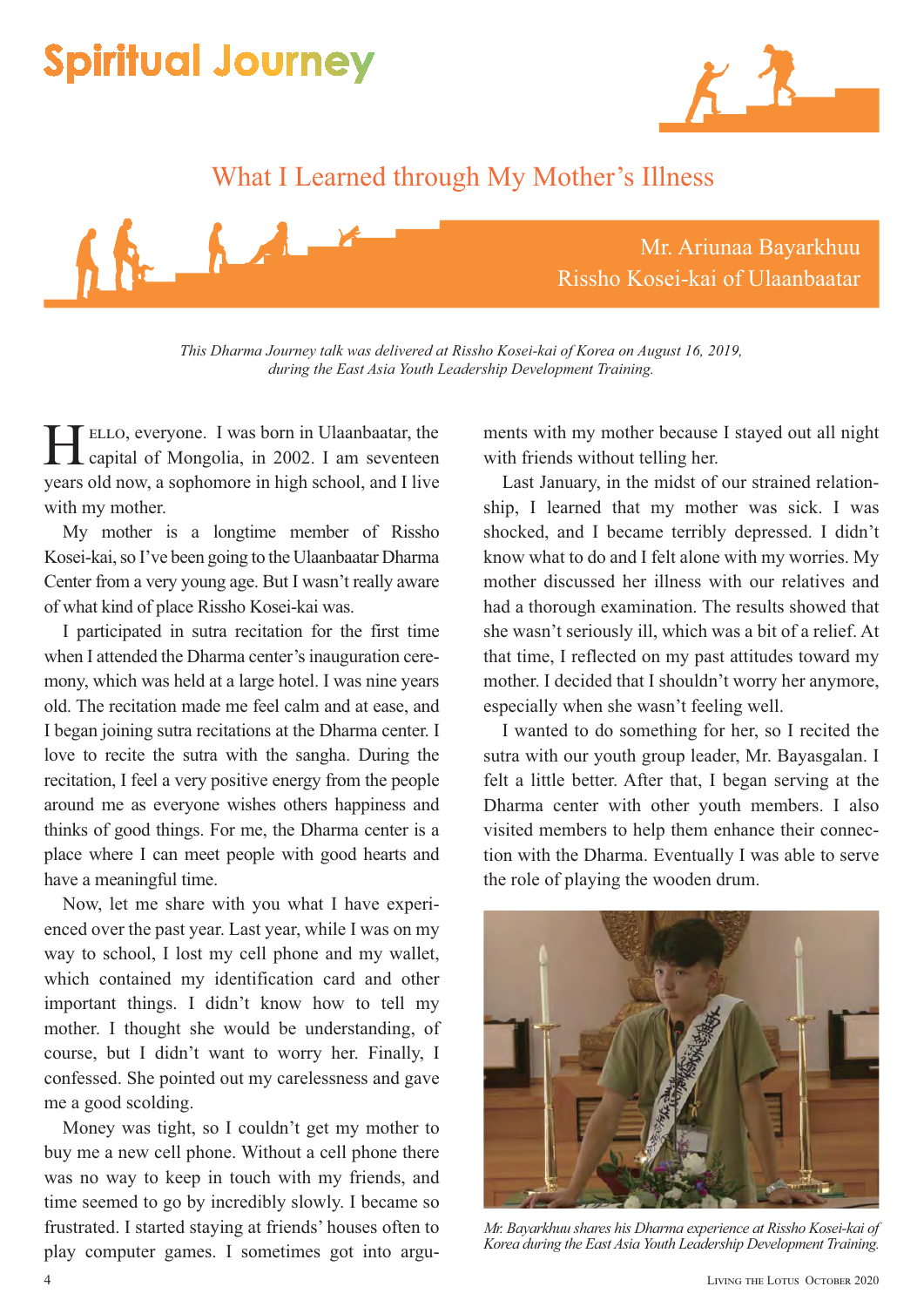# **Spiritual Journey**

I also consulted with our chapter leader, Ms. Zorigmaa, to find out what I should do to communicate better with my mother. She told me, "It's important to try to listen to your mother carefully and understand her feelings."

In retrospect, up until that point I'd never listened to my mother and had always rebelled against her, thinking only from my own perspective. Instead of trying to understand my mother's thoughts and wishes, when I disagreed with her, I would instantly talk back. We often got into arguments. However, after I received Ms. Zorigmaa's advice, whenever I disagreed with my mother, I tried to see things from her perspective. As a result, we became able to communicate more freely and candidly than before, and now I can talk to her about anything.

Last June, I participated in the associate Dharma teacher preparatory training held at the Ulaanbaatar Dharma Center. To be honest, I wasn't too keen on it at first because the attendees were all elderly people. But I learned a lot from attending, and had more fun than I thought I would. I was especially fascinated by the Dharma journey talks given by lecturers from Japan, which made me realize the importance of revering others' buddha-nature by following the example of the Bodhisattva Never Unworthy of Respect. Once again, I regretted how I had rebelled against my mother. I became determined to work harder to understand her feelings.

After returning from the associate Dharma teacher preparatory training, I talked with my mother about what I'd learned and I set the following goals: one, to perform sutra recitation every day. Two, to try to understand Mother's feelings. Three, to study hard and graduate from high school with good grades. And four, to visit and serve at the Dharma center twice a week during the summer vacation.

From now on, I would like to introduce Rissho Kosei-kai to my friends and connect them with the LIVING THE LOTUS OCTOBER 2020

Dharma. I will also devote myself to achieving the goals I have set.

Last but not least, I am very grateful to be able to join you in this youth leadership development training. When Ms. Zorigmaa recommended it to me, I immediately accepted because I thought, "I might be able to meet other young people who have the same struggles as I do. I want to talk to them. I also want to make new friends."

While I was very much looking forward to it, I was also a little nervous because I had never been to a foreign country. But now, here I am. I decided to come to Korea to participate in this training with a resolve to listen carefully to the other participants and do my best to understand their points of view, while keeping in mind the importance of revering others' buddha-nature, which I'd learned from the story of the Bodhisattva Never Unworthy of Respect. Today, youth from different cultures, speaking many different languages, have gathered here. I hope this training will be an opportunity for participants to interact with one another and grow further, together.

Thank you very much for listening.



*Mr. Bayarkhuu participates in the East Asia Youth Leadership Development Training.*

5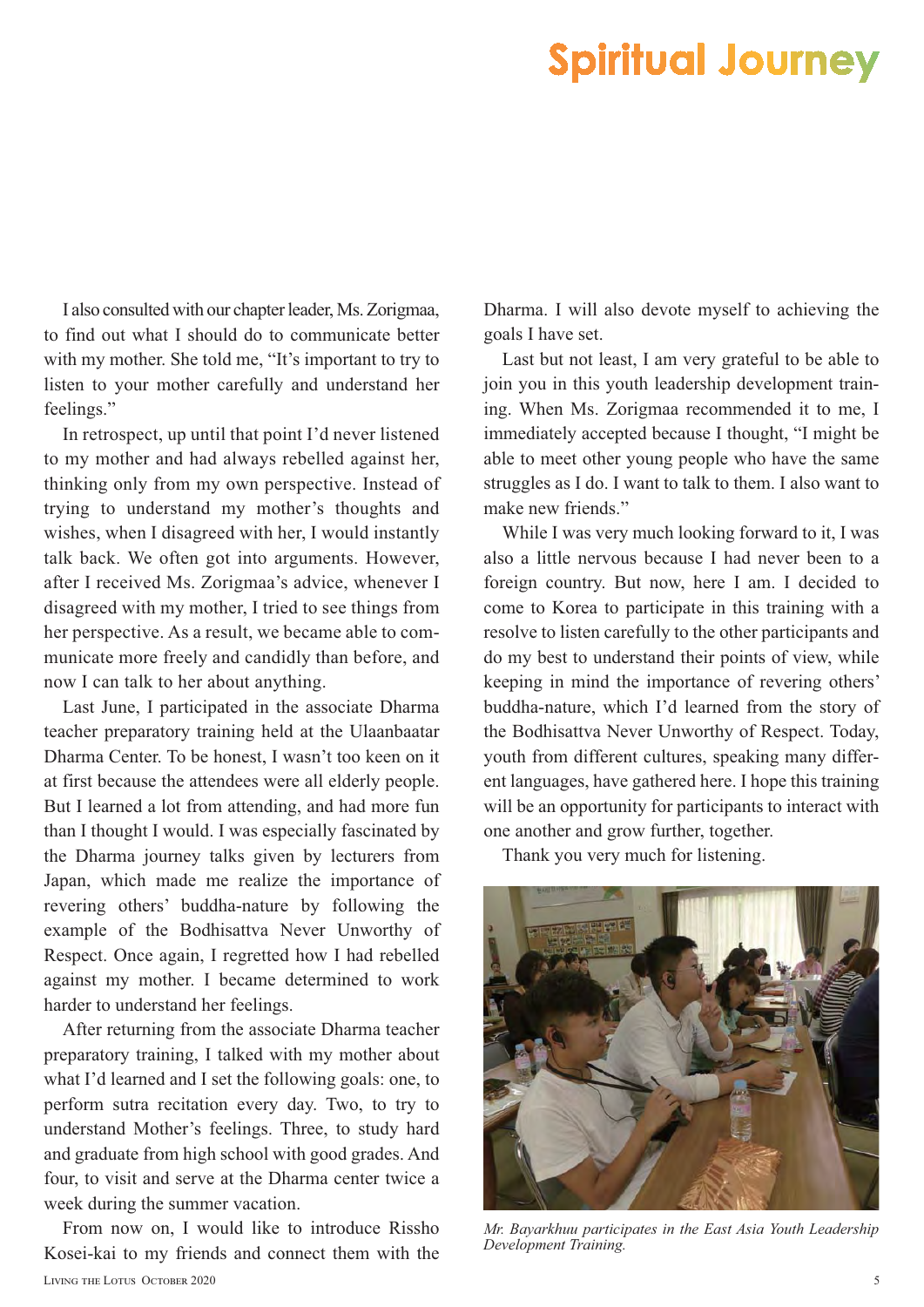

The Threefold Lotus Sutra: A Summary and Key Points for Each Chapter



# The Sutra of the Lotus Flower of the Wondrous Dharma **Chapter 18**<br>**The Merits of Rejoicing**



The theme of this chapter is the merit of one's initial rejoicing over the Lotus Sutra. The chapter explains this process in detail, the reason being that the joy that comes with hearing the teaching—the heartfelt gratitude for it and delight in it—is the primary and indispensable element of faith. The Fiftieth Person to in Turn Hear the Lotus Sutra

The chapter opens with a question from the Bodhisattva Maitreya about the joy one may feel upon hearing the Lotus Sutra. The Buddha's (paraphrased) reply to this is, "Let us suppose that some people have been to a Dharma assembly, and that, having experienced joy and gratitude upon hearing the teaching, they tell someone else what they have heard. And let us suppose that the person they told rejoices equally in hearing the teaching and tells someone else. Then let us suppose that this process is repeated until the teaching reaches the fiftieth person, who likewise is moved to gratitude.

The merit of this fiftieth person is hundreds of millions of times greater than the merit accumulated by a very, very rich man who has spent his entire life making all kinds of donations. This is even more so the case with those who first rejoice upon hearing it in the assembly, for their merits are far superior still, being immeasurable and boundless."

As we read this today, we can understand the great merit of the first hearers easily enough, for they are in an atmosphere of faith and are hearing the message from the mouth of a persuasive leader versed in the Dharma. But in the absence of skillful speech or any atmosphere of faith, when the word has passed from one layperson to another and another on to the fiftieth, only the bare bones of the message remain.

But even the bare bones of the Lotus Sutra are so immeasurably great that they cannot fail to impress, even fifty times removed—they are still greater than



the merit of a rich man who has spent his life in almsgiving. There are two reasons for this. One is that the spiritual joy that springs from hearing the True Dharma is a treasure beyond compare. The other is that this joy has infinite potential to grow and develop as the teaching transmits from one person to another.

#### The Importance of Encountering the Dharma

Next, the Buddha states that even a person who hasn't rejoiced upon hearing the teaching will nevertheless obtain enormous merit if he or she attends a Dharma assembly, even if only for a moment, to hear the teaching of the Lotus Sutra. Needless to say, one who encourages others to come to an assembly and listen to the teaching receives still greater merit.

This shows us just how important it is to have the opportunity to encounter the Dharma. Even though we all possess buddha-nature, we cannot attain liberation unless our buddha-nature awakens. Therefore, to come into contact with the teachings is—before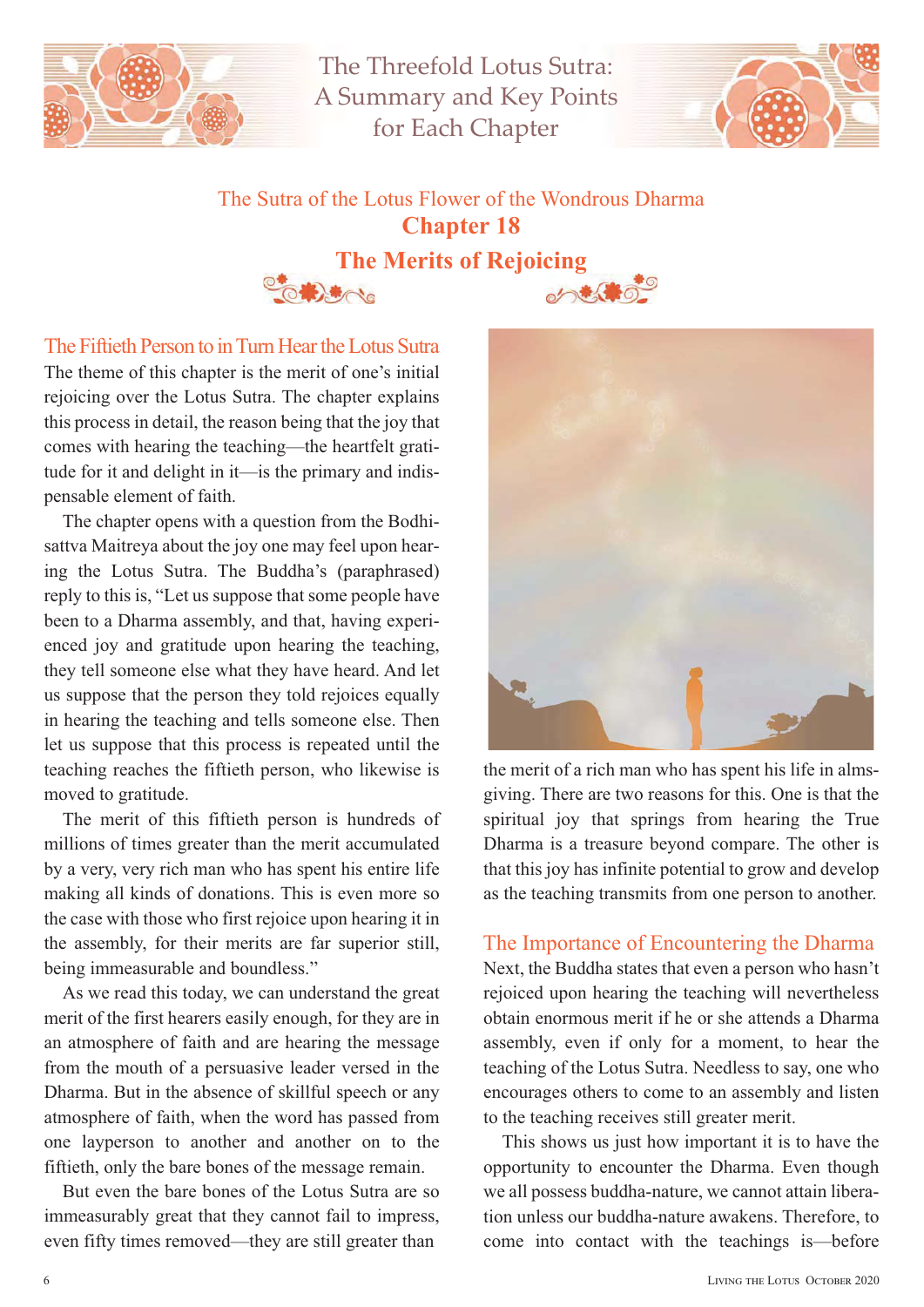everything else—essential for liberation. It is for this reason that the opportunity to encounter it is so worthy a thing, and that helping others to have such an encounter is still more worthy.

Throughout this chapter, we've been shown that the most important thing for the believer is to cultivate a mind that is responsive to the teachings and grateful for them. And if we are grateful for them, then we'll be unable to refrain from sharing the teachings with others.

This is an English translation of text that originally appeared in Japanese in *Hokke sanbu kyo: Kaku hon no aramashi to yoten,*  by Rev. Nikkyo Niwano, the founder of Rissho Kosei-kai (Kosei Publishing, 1991 [revised edition, 2016], pp. 180–83).

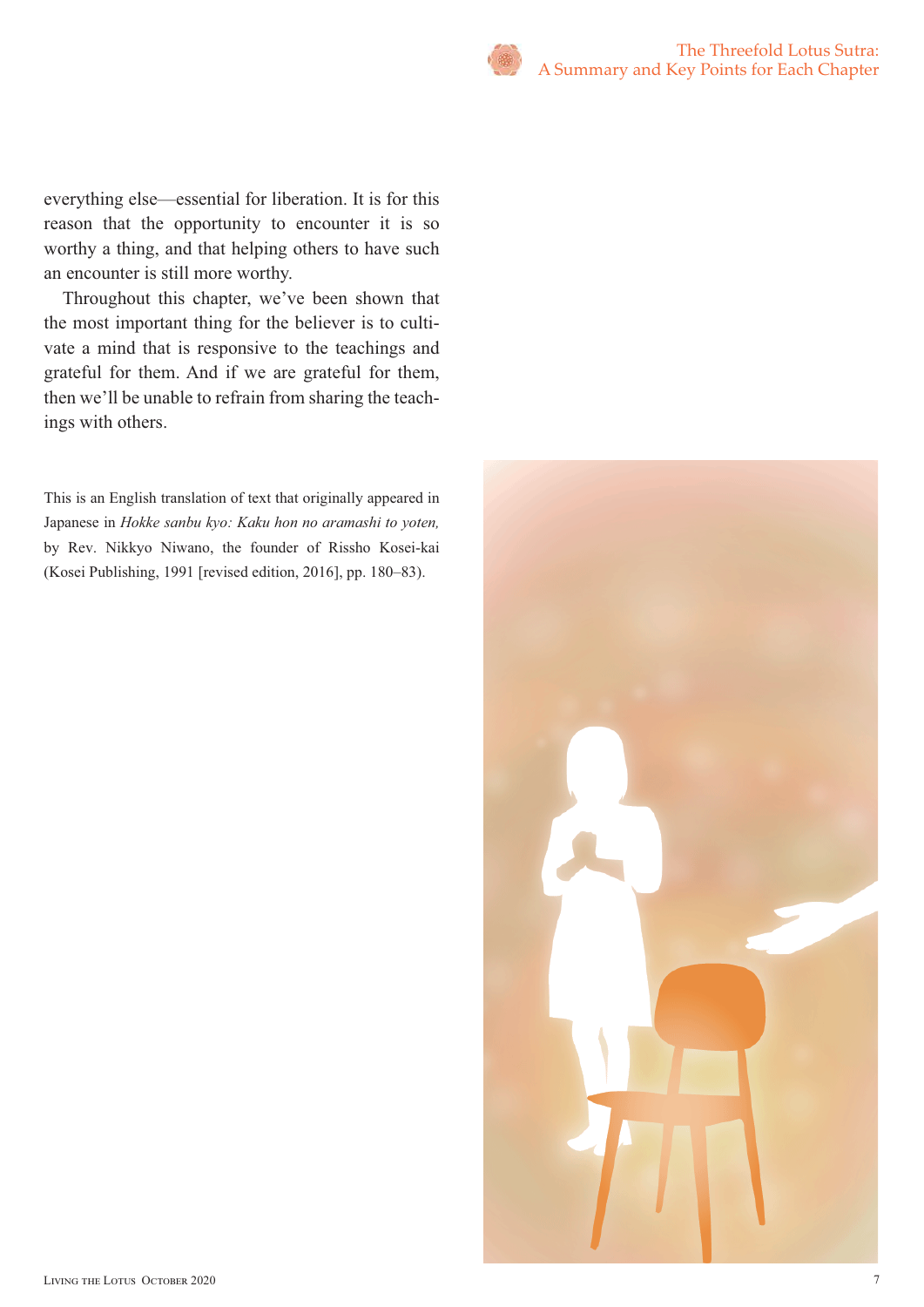## *Director's Column Director's*

### Living the Same Life as the Buddha

 October 4, Rissho Kosei-kai will commemorate the annual memorial day for Founder Nikkyo Niwano. On this day, we will remember the great virtues of Founder Niwano and—with renewed spirit—cherish his memory, express our gratitude for him, extol his virtues, and affirm our vows to follow his teachings and disseminate them widely. In doing this, it will be important to be aware that each one of us is a direct disciple of the Founder. O

In his message for this month, "If You Change Your Mind, You Change Your Life," President Nichiko Niwano tells us that we can change our lives by believing the teachings of the Buddha and putting them into practice. For this to happen, he reminds us, we should sincerely believe in both our own buddha-nature and that of others, as we are all living the same life as the Buddha.

President Niwano also says that the basis of believing in and practicing the teachings is doing our utmost to revere the buddha-nature of the person in front of us.

I hope each one of us can be a support for those who are suffering from the pandemic by interacting with them with a bright smile, so that it may bring<br>them even a glimmer of joy and peace of mind.<br>Rev. Koichi Saito them even a glimmer of joy and peace of mind.

Rev. Koichi Saito Director, Rissho Kosei-kai International

We welcome comments on our newsletter *Living the Lotus*: living.the.lotus.rk-international@kosei-kai.or.jp.

小学院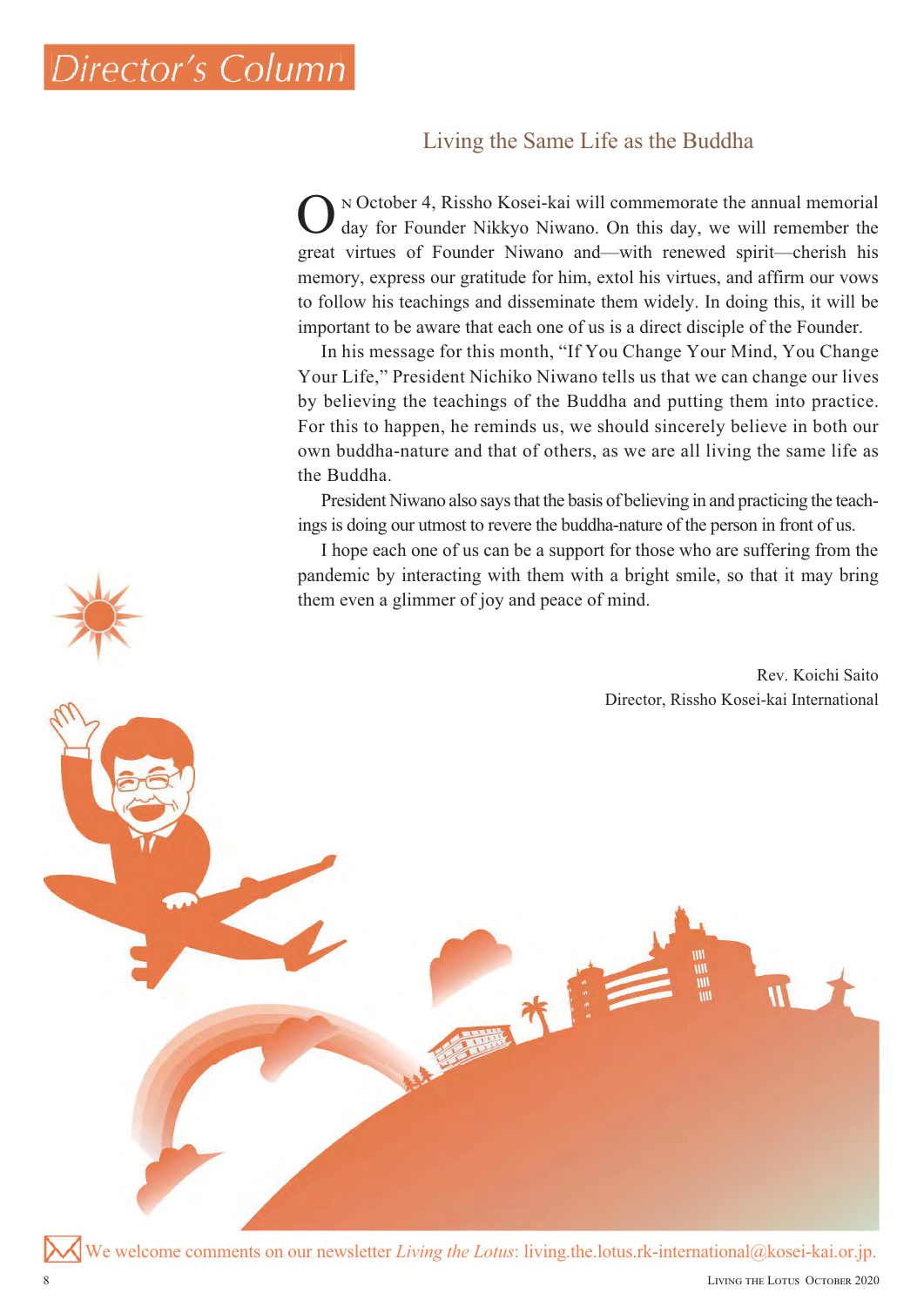

#### **Rissho Kosei-kai Buddhist Church of Hawaii** 2280 Auhuhu Street, Pearl City, HI 96782, USA

TEL: 1-808-455-3212FAX: 1-808-455-4633 Email: sangha@rkhawaii.org URL: http://www.rkhawaii.org

**Rissho Kosei-kai Maui Dharma Center** 1817 Nani Street, Wailuku, HI 96793, USA TEL: 1-808-242-6175 FAX: 1-808-244-4625

**Rissho Kosei-kai Kona Dharma Center** 73-4592 Mamalahoa Highway, Kailua-Kona, HI 96740, USA TEL: 1-808-325-0015 FAX: 1-808-333-5537

#### **Rissho Kosei-kai Buddhist Center of Los Angeles**

2707 East First Street, Los Angeles, CA 90033, USA POBox 33636, CA 90033, USA TEL: 1-323-269-4741 FAX: 1-323-269-4567 Email: rk-la@sbcglobal.net URL: http://www.rkina.org/losangeles.html

#### Please contact Rissho Kosei-kai Buddhist Center of Los Angeles

**Rissho Kosei-kai Buddhist Center of Arizona Rissho Kosei-kai Buddhist Center of Colorado Rissho Kosei-kai Buddhist Center of San Diego Rissho Kosei-kai Buddhist Center of Las Vegas Rissho Kosei-kai Buddhist Center of Dallas**

#### **Rissho Kosei-kai of San Francisco**

1031 Valencia Way, Pacifica, CA 94044, USA POBox 778, Pacifica, CA 94044, USA TEL: 1-650-359-6951 Email: info@rksf.org URL: http://www.rksf.org

#### Please contact Rissho Kosei-kai of San Francisco **Rissho Kosei-kai of Sacramento Rissho Kosei-kai of San Jose**

**Rissho Kosei-kai of New York** 320 East 39th Street, New York, NY 10016, USA TEL: 1-212-867-5677 Email: rkny39@gmail.com URL: http://rk-ny.org

**Rissho Kosei-kai of Chicago** 1 West Euclid Ave., Mt. Prospect, IL 60056, USA TEL: 1-773-842-5654 Email: murakami4838@aol.com URL: http://rkchi.org **Rissho Kosei-kai of Fort Myers** URL: http://www.rkftmyersbuddhism.org

#### **Rissho Kosei-kai Dharma Center of Oklahoma**

2745 N.W. 40th St., Oklahoma City, OK 73112, USA POBox 57138, Oklahoma City, OK 73157, USA TEL: 1-405-943-5030 FAX: 1-405-943-5303 Email: rkokdc@gmail.com URL: http://www.rkok-dharmacenter.org

**Rissho Kosei-kai Dharma Center of Denver** 1255 Galapago St. #809 Denver, CO 80204, USA TEL: 1-303-446-0792

**Rissho Kosei-kai Dharma Center of Dayton** 617 Kling Drive, Dayton, OH 45419, USA URL: http://www.rkina-dayton.com

#### **The Buddhist Center Rissho Kosei-kai International of North America (RKINA)**

2707 East First St., Suite #1, Los Angeles, CA 90033, USA TEL: 1-323-262-4430 FAX: 1-323-269-4567 Email: dharmasa@rksabuddhistcenter.org URL: http://rksabuddhistcenter.org

#### **Rissho Kosei-kai Buddhist Center of San Antonio**

(Address) 6083 Babcock Road, San Antonio, TX 78240, USA (Mail) POBox 692148, San Antonio, TX 78249, USA TEL: 1-210-558-4430 FAX: 1-210-696-7745 Email: dharmasanantonio@gmail.com URL: http://www.rkina.org/sanantonio.html

**Rissho Kosei-kai of Seattle's Buddhist Learning Center** 28621 Pacific Highway South, Federal Way, WA 98003, USA TEL: 1-253-945-0024 Email: rkseattlewashington@gmail.com URL: http://buddhistlearningcenter.org

**Rissho Kosei-kai of Vancouver** Please contact RKINA

#### **Risho Kossei-kai do Brasil**

Rua Dr. José Estefno 40, Vila Mariana, São Paulo-SP, CEP 04116-060, Brasil TEL: 55-11-5549-4446, 55-11-5573-837 Email: risho@rkk.org.br URL: http://www.rkk.org.br